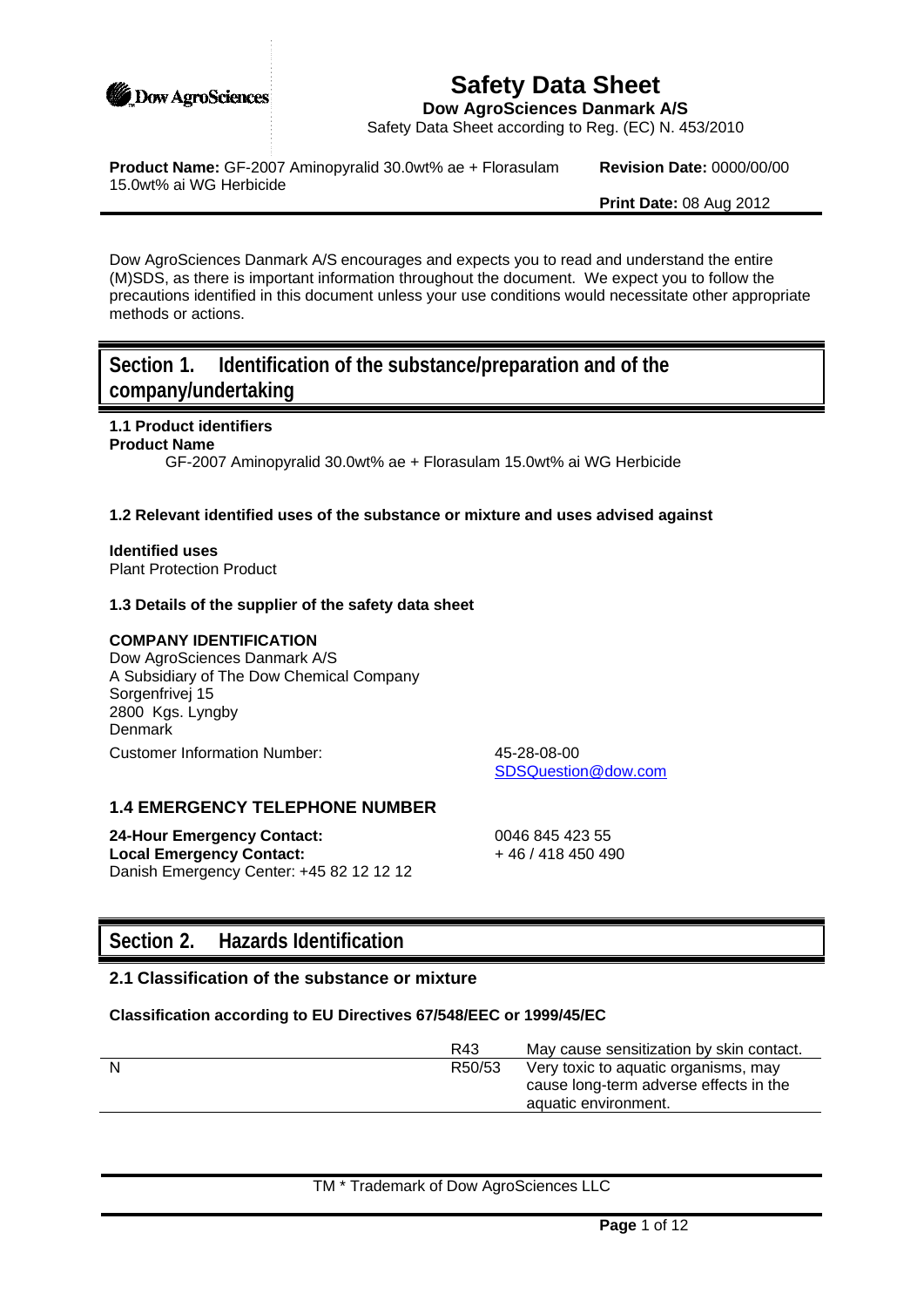## **2.2 Label elements**

### **Labelling according to EC Directives**

**Hazard Symbol:**

Xi **-** Irritant.

N **-** Dangerous for the environment.

## **Risk Phrases :**

R43 **-** May cause sensitization by skin contact.

R50/53 **-** Very toxic to aquatic organisms, may cause long-term adverse effects in the aquatic environment.

## **Safety Phrases :**

S24/25 **-** Avoid contact with skin and eyes.

S35 **-** This material and its container must be disposed of in a safe way.

S37 **-** Wear suitable gloves.

S57 **-** Use appropriate containment to avoid environmental contamination.

To avoid risks to man and the environment, comply with the instructions for use.

### **2.3 Other Hazards**

No information available.

# **Section 3. Composition/information on ingredients**

### **3.2 Mixture**

This product is a mixture.

| This product is a mixture.                                                        |                  |                       |                                              |                                                                                          |
|-----------------------------------------------------------------------------------|------------------|-----------------------|----------------------------------------------|------------------------------------------------------------------------------------------|
| CAS-No. / EC-No. /<br><b>Index</b>                                                | <b>REACH No.</b> | Amount                | <b>Component</b>                             | <b>Classification:</b><br><b>REGULATION (EC)</b><br>No 1272/2008                         |
| CAS-No.<br>150114-71-9<br>EC-No.<br>Not available                                 |                  | 30,0%                 | Aminopyralid                                 | Eye cor/irr, 1, H318<br>Aquatic Chronic, 3, H412                                         |
| CAS-No.<br>145701-23-1<br>EC-No.<br>Not available<br><b>Index</b><br>613-230-00-7 |                  | 15,0 %                | Florasulam (ISO)                             | Aquatic Acute, 1, H400<br>Aquatic Chronic, 1, H410                                       |
| CAS-No.<br>1332-58-7<br>EC-No.<br>310-194-1                                       |                  | $> 20,0 - 5$<br>30,0% | Kaolin#                                      | Not classified                                                                           |
| CAS-No.<br>68512-34-5<br>EC-No.<br>614-547-3                                      |                  | $> 10,0 - c$<br>20,0% | Sodium<br>lignosulfonate,<br>sulfomethylated | Not classified                                                                           |
| CAS-No.<br>151-21-3<br>EC-No.<br>205-788-1                                        |                  | < 5,0 %               | Sodium lauryl<br>sulfate                     | Flam. Sol., 2, H228<br>Eye cor/irr, 2, H319<br>Skin cor/irr, 2, H315<br>STOT SE, 3, H335 |
| CAS-No.<br>13463-67-7<br>EC-No.                                                   |                  | < 1.0 %               | Titanium dioxide#                            | Not classified                                                                           |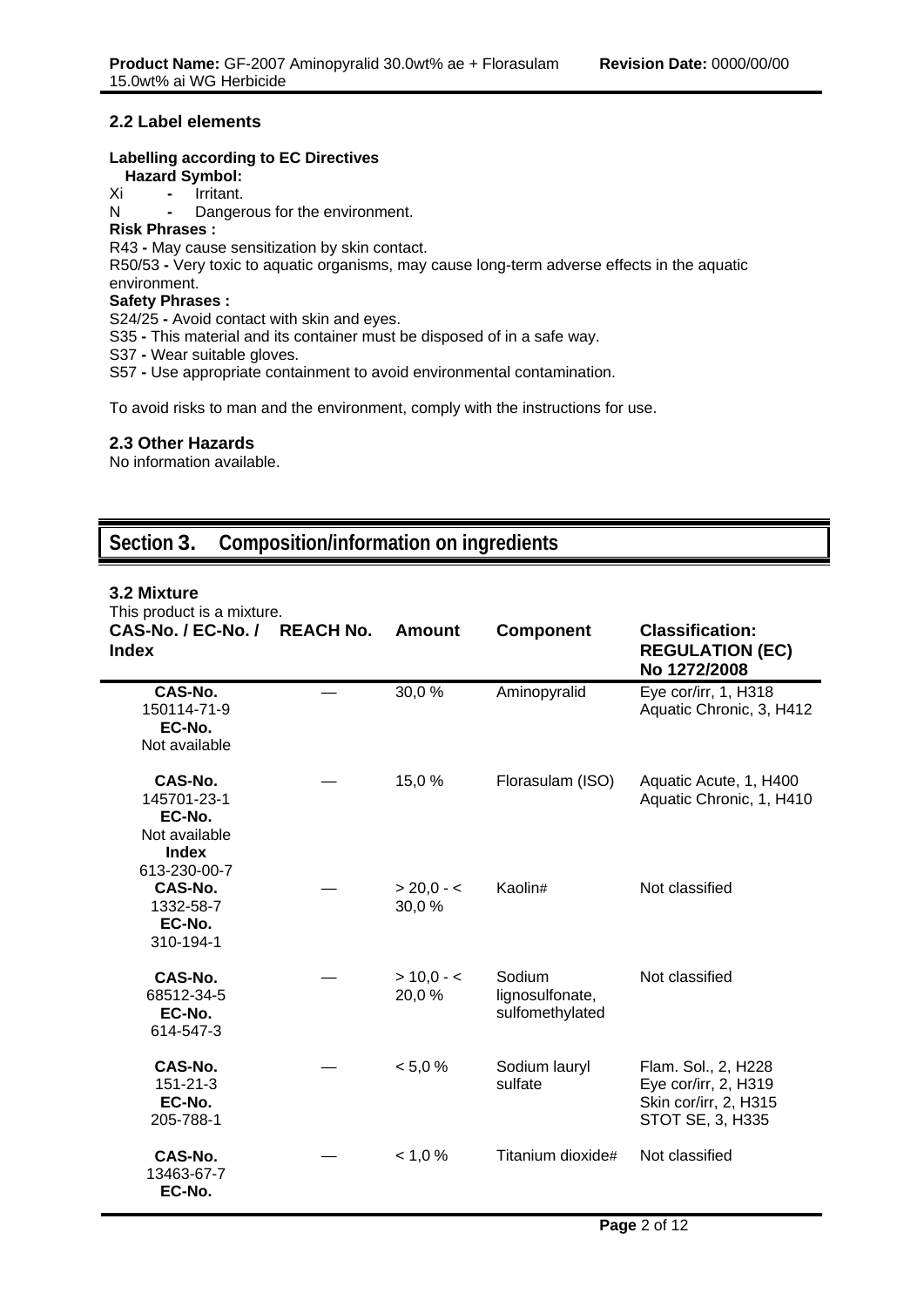236-675-5

| CAS-No. / EC-No. /<br><b>Index</b>                                                | <b>Amount</b>       | <b>Component</b>                          | <b>Classification:</b><br>67/548/EEC |
|-----------------------------------------------------------------------------------|---------------------|-------------------------------------------|--------------------------------------|
| CAS-No.<br>150114-71-9<br>EC-No.<br>Not available                                 | 30,0%               | Aminopyralid                              | Xi: R41; R52/53                      |
| CAS-No.<br>145701-23-1<br>EC-No.<br>Not available<br><b>Index</b><br>613-230-00-7 | 15,0%               | Florasulam (ISO)                          | N: R50, R53                          |
| CAS-No.<br>1332-58-7<br>EC-No.<br>310-194-1                                       | $>$ 20,0 - < 30,0 % | Kaolin#                                   | Not classified.                      |
| CAS-No.<br>68512-34-5<br>EC-No.<br>614-547-3                                      | $> 10.0 - 20.0 %$   | Sodium lignosulfonate,<br>sulfomethylated | Xi: R36                              |
| CAS-No.<br>$151 - 21 - 3$<br>EC-No.<br>205-788-1                                  | < 5,0 %             | Sodium lauryl sulfate                     | Xi: R36/38                           |
| CAS-No.<br>13463-67-7<br>EC-No.<br>236-675-5                                      | < 1,0%              | Titanium dioxide#                         | Not classified.                      |

# Substance(s) with an Occupational Exposure Limit. For the full text of the H-Statements mentioned in this Section, see Section 16. See Section 16 for full text of R-phrases.

# **Section 4. First-aid measures**

## **4.1 Description of first aid measures**

**General advice:** First Aid responders should pay attention to self-protection and use the recommended protective clothing (chemical resistant gloves, splash protection). If potential for exposure exists refer to Section 8 for specific personal protective equipment.

**Inhalation:** Move person to fresh air. If person is not breathing, call an emergency responder or ambulance, then give artificial respiration; if by mouth to mouth use rescuer protection (pocket mask etc). Call a poison control center or doctor for treatment advice.

**Skin Contact:** Take off contaminated clothing. Wash skin with soap and plenty of water for 15-20 minutes. Call a poison control center or doctor for treatment advice. Wash clothing before reuse. Shoes and other leather items which cannot be decontaminated should be disposed of properly. **Eye Contact:** Hold eyes open and rinse slowly and gently with water for 15-20 minutes. Remove contact lenses, if present, after the first 5 minutes, then continue rinsing eyes. Call a poison control center or doctor for treatment advice.

**Ingestion:** No emergency medical treatment necessary.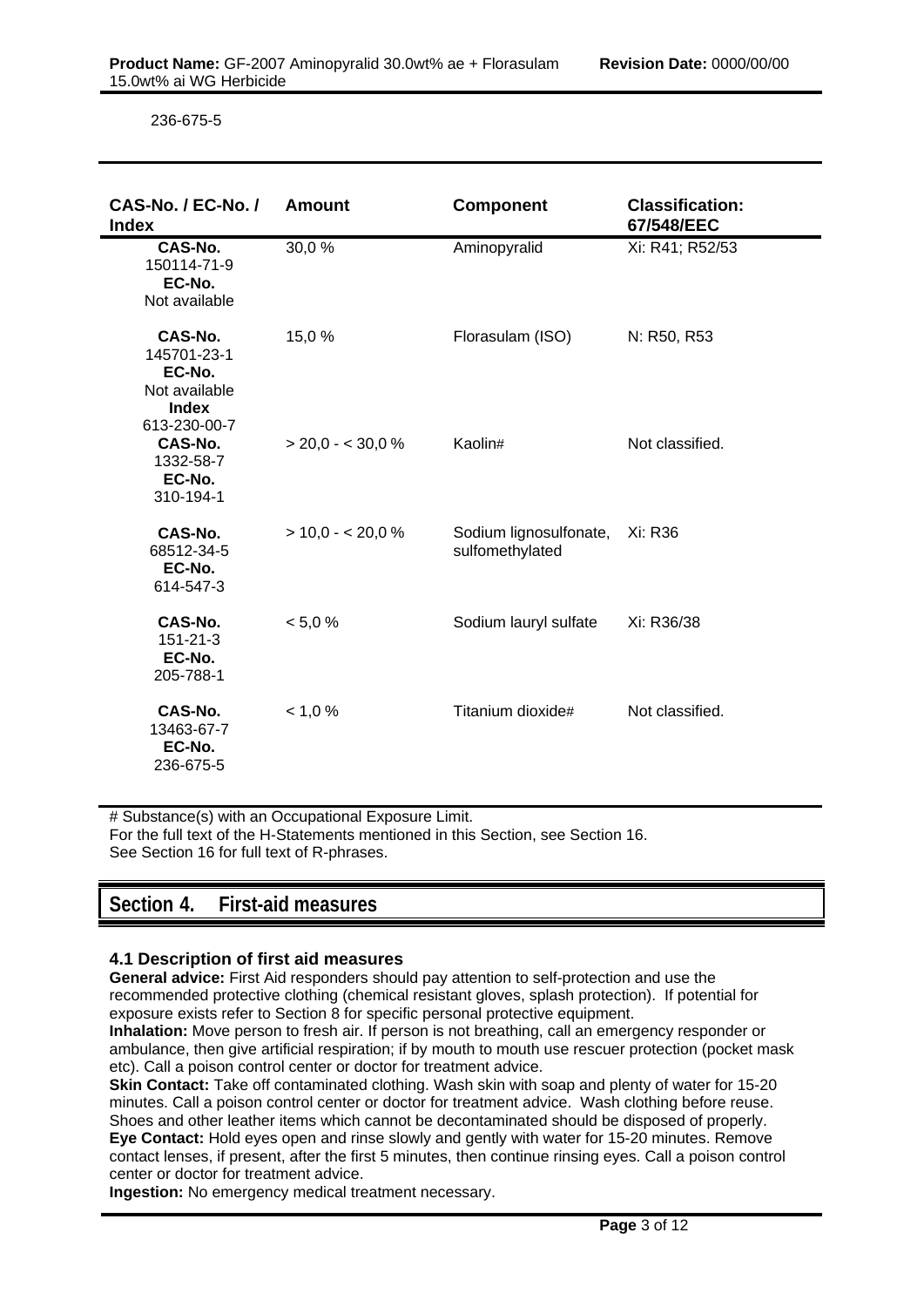### **4.2 Most important symptoms and effects, both acute and delayed**

Aside from the information found under Description of first aid measures (above) and Indication of immediate medical attention and special treatment needed (below), no additional symptoms and effects are anticipated.

#### **4.3 Indication of immediate medical attention and special treatment needed**

No specific antidote. Treatment of exposure should be directed at the control of symptoms and the clinical condition of the patient. Have the Safety Data Sheet, and if available, the product container or label with you when calling a poison control center or doctor, or going for treatment.

# **Section 5. Fire Fighting Measures**

## **5.1 Extinguishing Media**

Water. Dry chemical fire extinguishers. Carbon dioxide fire extinguishers.

### **5.2 Special hazards arising from the substance or mixture**

**Hazardous Combustion Products:** During a fire, smoke may contain the original material in addition to combustion products of varying composition which may be toxic and/or irritating. Combustion products may include and are not limited to: Nitrogen oxides. Hydrogen chloride. Carbon monoxide. Carbon dioxide.

**Unusual Fire and Explosion Hazards:** Container may rupture from gas generation in a fire situation. Pneumatic conveying and other mechanical handling operations can generate combustible dust. To reduce the potential for dust explosions, do not permit dust to accumulate. Dense smoke is produced when product burns.

### **5.3 Advice for firefighters**

**Fire Fighting Procedures:** Keep people away. Isolate fire and deny unnecessary entry. Soak thoroughly with water to cool and prevent re-ignition. Use water spray to cool fire exposed containers and fire affected zone until fire is out and danger of reignition has passed. Fight fire from protected location or safe distance. Consider the use of unmanned hose holders or monitor nozzles. Immediately withdraw all personnel from the area in case of rising sound from venting safety device or discoloration of the container. Hand held dry chemical or carbon dioxide extinguishers may be used for small fires. Move container from fire area if this is possible without hazard. Contain fire water runoff if possible. Fire water run-off, if not contained, may cause environmental damage. Review the "Accidental Release Measures" and the "Ecological Information" sections of this (M)SDS.

**Special Protective Equipment for Firefighters:** Wear positive-pressure self-contained breathing apparatus (SCBA) and protective fire fighting clothing (includes fire fighting helmet, coat, trousers, boots, and gloves). If protective equipment is not available or not used, fight fire from a protected location or safe distance.

# **Section 6. Accidental Release Measures**

**6.1 Personal precautions, protective equipment and emergency procedures:** Spilled material may cause a slipping hazard. Use appropriate safety equipment. For additional information, refer to Section 8, Exposure Controls and Personal Protection.

**6.2 Environmental precautions:** Prevent from entering into soil, ditches, sewers, waterways and/or groundwater. See Section 12, Ecological Information.

**6.3 Methods and materials for containment and cleaning up:** Contain spilled material if possible. Small spills: Sweep up. Collect in suitable and properly labeled containers. Large spills: Contact Dow AgroSciences for clean-up assistance. See Section 13, Disposal Considerations, for additional information.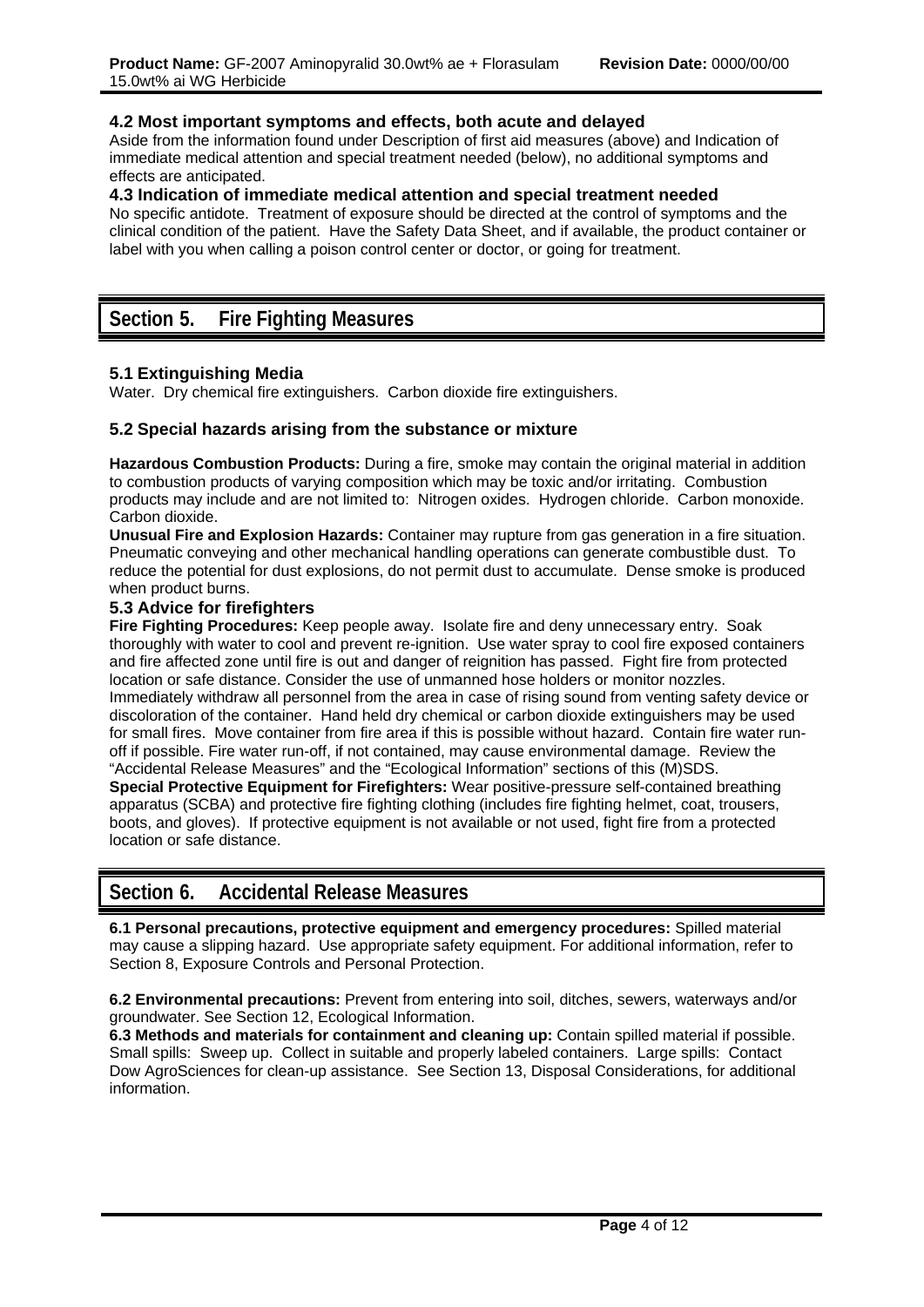# **Section 7. Handling and Storage**

# **7.1 Precautions for safe handling**

## **Handling**

**General Handling:** Keep out of reach of children. Do not swallow. Avoid breathing dust or mist. Avoid contact with eyes, skin, and clothing. Avoid prolonged or repeated contact with skin. Use with adequate ventilation. Wash thoroughly after handling. Keep away from heat, sparks and flame. Good housekeeping and controlling of dusts are necessary for safe handling of product. See Section 8, EXPOSURE CONTROLS AND PERSONAL PROTECTION.

#### **7.2 Conditions for safe storage, including any incompatibilities Storage**

Store in a dry place. Store in original container. Do not store near food, foodstuffs, drugs or potable water supplies.

#### **7.3 Specific end uses**

Refer to product label.

# **Section 8. Exposure Controls / Personal Protection**

# **8.1 Control parameters**

| <b>Exposure Limits</b>  |                  |                                |                                                                                                                  |
|-------------------------|------------------|--------------------------------|------------------------------------------------------------------------------------------------------------------|
| <b>Component</b>        | List             | Type                           | <b>Value</b>                                                                                                     |
| Aminopyralid            | Dow IHG          | <b>TWA</b>                     | 10 $mg/m3$                                                                                                       |
| Kaolin                  | GV (DK)          | G٧<br>Respirable.              | $2 \text{ mg/m}$                                                                                                 |
|                         | ACGIH            | TWA<br>Respirable<br>fraction. | $2 \text{ mg/m}$<br>The value is for particulate matter<br>containing no asbestos and <1%<br>crystalline silica. |
| <b>Titanium dioxide</b> | GV (DK)<br>ACGIH | GV as Ti<br>TWA                | $6 \text{ mg/m}$ 3<br>10 $mg/m3$                                                                                 |

RECOMMENDATIONS IN THIS SECTION ARE FOR MANUFACTURING, COMMERCIAL BLENDING AND PACKAGING WORKERS. APPLICATORS AND HANDLERS SHOULD SEE THE PRODUCT LABEL FOR PROPER PERSONAL PROTECTIVE EQUIPMENT AND CLOTHING.

# **8.2 Exposure controls**

# **Personal Protection**

**Eye/Face Protection:** Use safety glasses (with side shields). Safety glasses (with side shields) should be consistent with EN 166 or equivalent.

**Skin Protection:** Use protective clothing chemically resistant to this material. Selection of specific items such as face shield, boots, apron, or full body suit will depend on the task.

**Hand protection:** Use chemical resistant gloves classified under Standard EN374: Protective gloves against chemicals and micro-organisms. Examples of preferred glove barrier materials include: Polyvinyl chloride ("PVC" or "vinyl"). Neoprene. Nitrile/butadiene rubber ("nitrile" or "NBR"). When prolonged or frequently repeated contact may occur, a glove is recommended to prevent contact with the solid material. NOTICE: The selection of a specific glove for a particular application and duration of use in a workplace should also take into account all relevant workplace factors such as, but not limited to: Other chemicals which may be handled, physical requirements (cut/puncture protection, dexterity, thermal protection), potential body reactions to glove materials, as well as the instructions/specifications provided by the glove supplier.

**Respiratory Protection:** Respiratory protection should be worn when there is a potential to exceed the exposure limit requirements or guidelines. If there are no applicable exposure limit requirements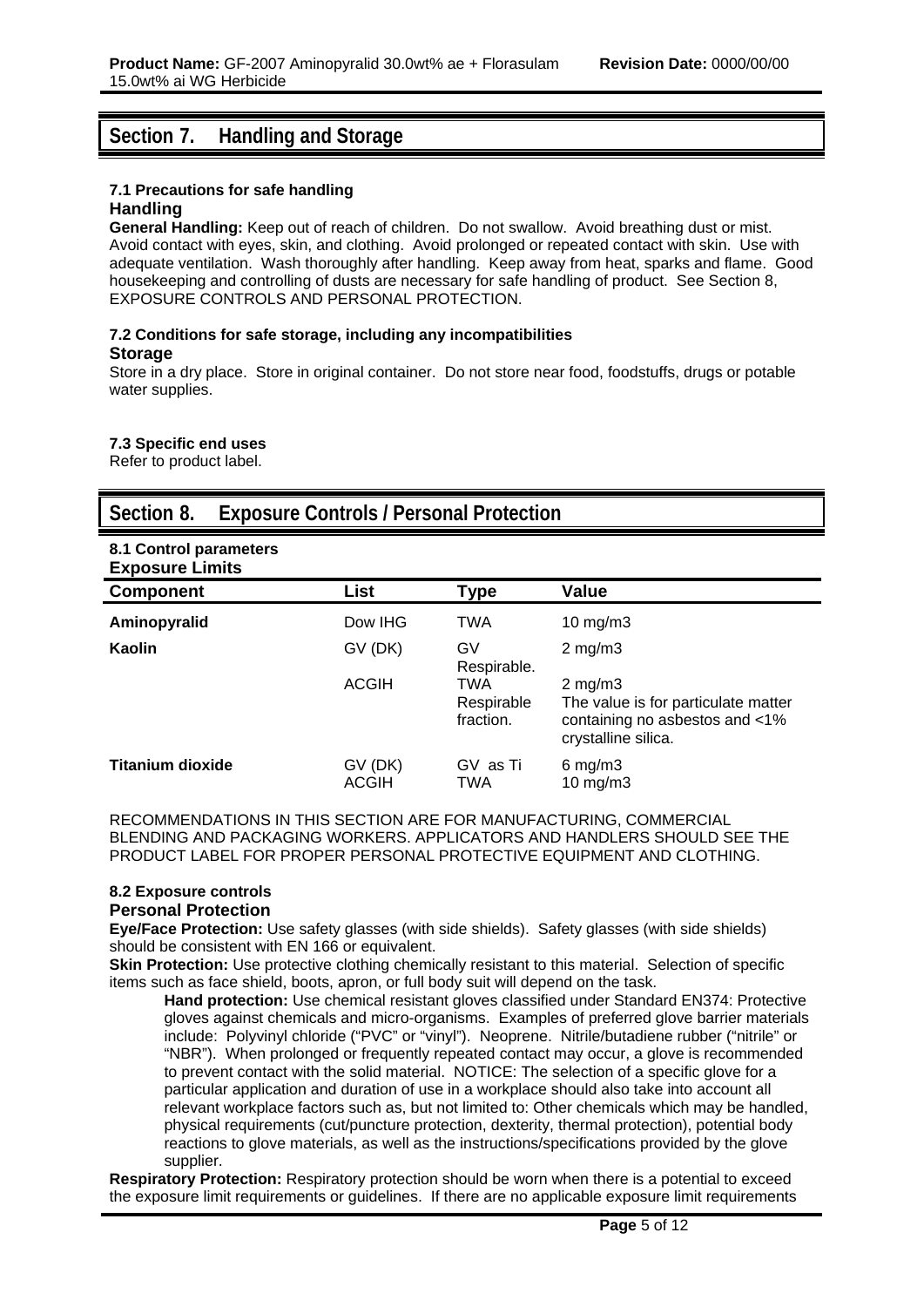or guidelines, wear respiratory protection when adverse effects, such as respiratory irritation or discomfort have been experienced, or where indicated by your risk assessment process. For most conditions no respiratory protection should be needed; however, if discomfort is experienced, use an approved air-purifying respirator. Use the following CE approved air-purifying respirator: Organic vapor cartridge with a particulate pre-filter, type AP2.

**Ingestion:** Use good personal hygiene. Do not consume or store food in the work area. Wash hands before smoking or eating.

## **Engineering Controls**

**Ventilation:** Use local exhaust ventilation, or other engineering controls to maintain airborne levels below exposure limit requirements or guidelines. If there are no applicable exposure limit requirements or guidelines, general ventilation should be sufficient for most operations.

# **Section 9. Physical and Chemical Properties**

| 9.1 Information on basic physical and chemical properties<br>Appearance |                                                                   |
|-------------------------------------------------------------------------|-------------------------------------------------------------------|
|                                                                         | Granules.                                                         |
| <b>Physical State</b>                                                   |                                                                   |
| Color                                                                   | <b>Brown</b>                                                      |
| Odor                                                                    | Mild                                                              |
| <b>Odor Threshold</b>                                                   | No test data available                                            |
| pH                                                                      | $2,46$ ( $@$ 1 %) pH Electrode                                    |
| <b>Melting Point</b>                                                    | No test data available                                            |
| <b>Freezing Point</b>                                                   | Not applicable                                                    |
| <b>Boiling Point (760 mmHg)</b>                                         | Not applicable.                                                   |
| <b>Flash Point - Closed Cup</b>                                         | Not applicable to solids                                          |
| <b>Evaporation Rate (Butyl</b>                                          | Not applicable                                                    |
| Acetate = $1)$                                                          |                                                                   |
| <b>Flammability (solid, gas)</b>                                        | Non-flammable                                                     |
| <b>Flammable Limits In Air</b>                                          | Lower: Not applicable                                             |
|                                                                         | <b>Upper: Not applicable</b>                                      |
| <b>Vapor Pressure</b>                                                   | Not applicable                                                    |
| Vapor Density (air = 1)                                                 | Not applicable                                                    |
|                                                                         | No test data available                                            |
| Specific Gravity (H2O = 1)                                              |                                                                   |
| Solubility in water (by<br>weight)                                      | No test data available                                            |
| Partition coefficient, n-                                               | No data available for this product. See Section 12 for individual |
| octanol/water (log Pow)                                                 | component data.                                                   |
| <b>Autoignition Temperature</b>                                         | >400 °C                                                           |
| <b>Decomposition</b>                                                    | No test data available                                            |
| <b>Temperature</b>                                                      |                                                                   |
|                                                                         |                                                                   |
| <b>Kinematic Viscosity</b>                                              | Not applicable                                                    |
| <b>Explosive properties</b>                                             | No Mechanical Impact @ 20.25 inches                               |
| <b>Oxidizing properties</b>                                             | No significant increase (>5C) in temperature.                     |
| 9.2 Other information                                                   |                                                                   |
| <b>Bulk Density</b>                                                     | 0,491 g/ml @ 24 °C                                                |

# **Section 10. Stability and Reactivity**

#### **10.1 Reactivity**

No dangerous reaction known under conditions of normal use. **10.2 Chemical stability** Thermally stable at typical use temperatures.

#### **10.3 Possibility of hazardous reactions**

Polymerization will not occur.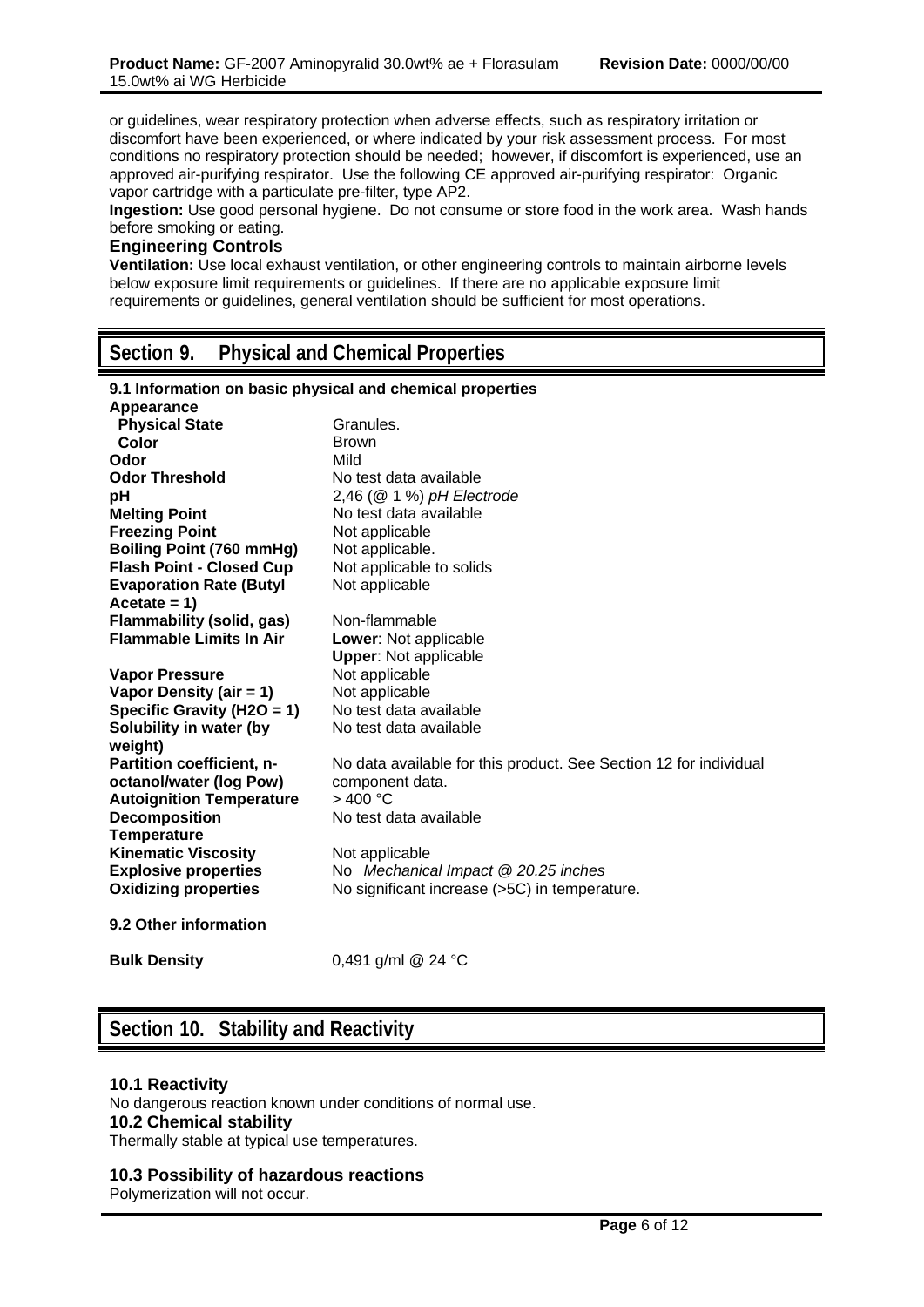**10.4 Conditions to Avoid:** Active ingredient decomposes at elevated temperatures. Generation of gas during decomposition can cause pressure in closed systems.

#### **10.5 Incompatible Materials:** Avoid contact with: Strong acids. Strong bases. Strong oxidizers. **10.6 Hazardous decomposition products**

Decomposition products depend upon temperature, air supply and the presence of other materials. Toxic gases are released during decomposition.

# **Section 11. Toxicological Information**

#### **11.1 Information on toxicological effects Acute Toxicity**

### **Ingestion**

Very low toxicity if swallowed. Harmful effects not anticipated from swallowing small amounts. As product: LD50, rat > 5.000 mg/kg

No deaths occurred at this concentration.

### **Aspiration hazard**

Based on physical properties, not likely to be an aspiration hazard.

#### **Dermal**

Prolonged skin contact is unlikely to result in absorption of harmful amounts.

As product: LD50, rat, male and female > 5.000 mg/kg

No deaths occurred at this concentration.

#### **Inhalation**

Prolonged exposure is not expected to cause adverse effects. As product: LC50, 4 h, Aerosol, rat, male and female > 5,11 mg/l No deaths occurred at this concentration.

### **Eye damage/eye irritation**

Essentially nonirritating to eyes. Corneal injury is unlikely.

#### **Skin corrosion/irritation**

Prolonged contact is essentially nonirritating to skin.

#### **Sensitization**

#### **Skin**

Has demonstrated the potential for contact allergy in mice.

**Respiratory**

No relevant data found.

#### **Repeated Dose Toxicity**

For the active ingredient(s): In animals, effects have been reported on the following organs: Kidney. Contains component(s) which have been reported to cause effects on the following organs in animals: Respiratory tract. Skin. Liver. Kidney. Repeated excessive exposure to crystalline silica may cause silicosis, a progressive and disabling disease of the lungs.

## **Chronic Toxicity and Carcinogenicity**

Active ingredient did not cause cancer in laboratory animals.

#### **Developmental Toxicity**

For the active ingredient(s): Did not cause birth defects or other effects in the fetus even at doses which caused toxic effects in the mother.

#### **Reproductive Toxicity**

In animal studies, active ingredient did not interfere with reproduction.

## **Genetic Toxicology**

For the active ingredient(s): Aminopyralid. In vitro genetic toxicity studies were predominantly negative. Florasulam. In vitro genetic toxicity studies were negative. Animal genetic toxicity studies were negative.

# **Section 12. Ecological Information**

## **12.1 Toxicity**

Based on information for a similar material: Material is very toxic to aquatic organisms (LC50/EC50/IC50 below 1 mg/L in the most sensitive species).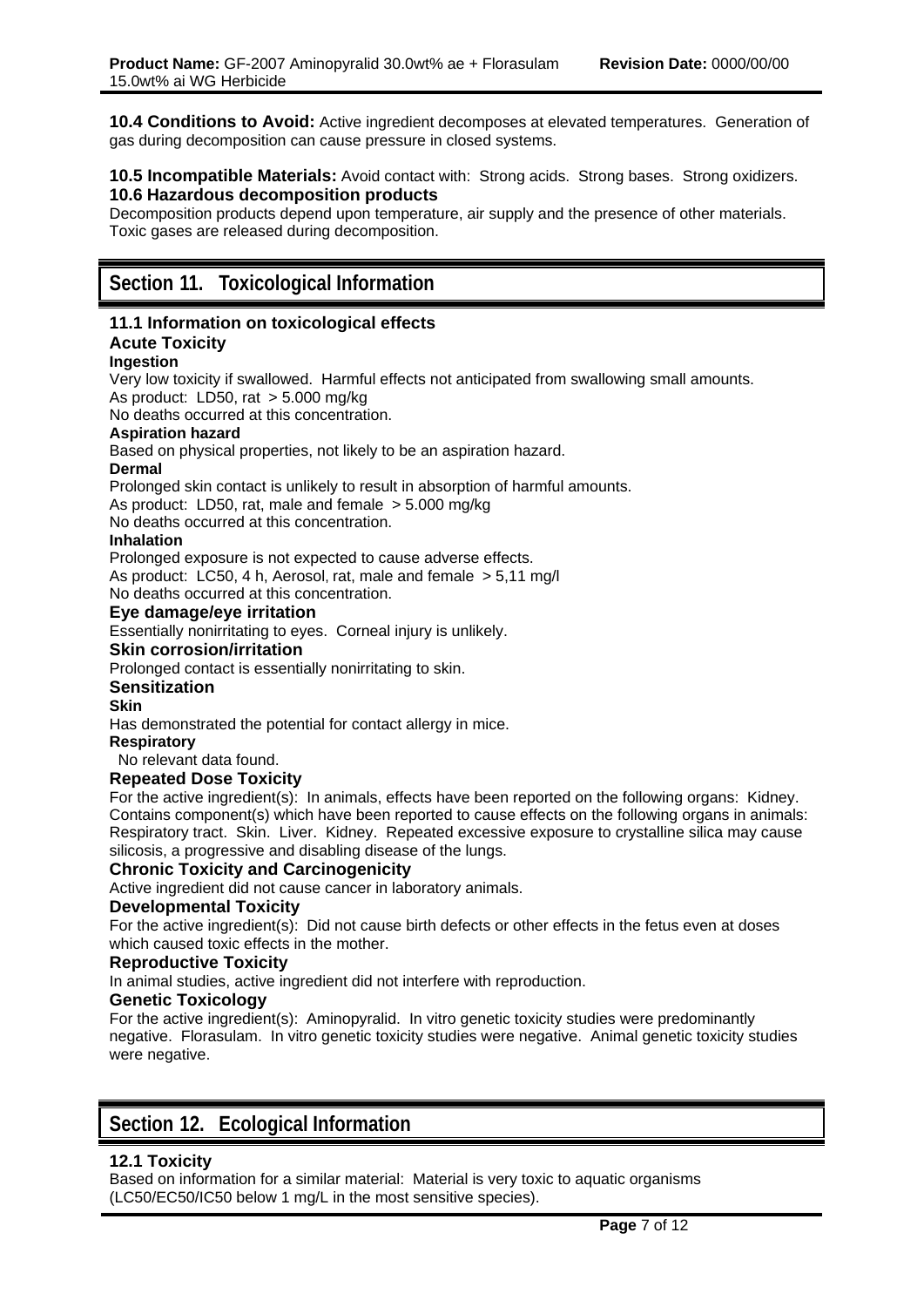#### **Aquatic Plant Toxicity**

For similar material(s): ErC50, Pseudokirchneriella subcapitata (green algae), 72 h: > 0,064 mg/l For similar material(s): ErC50, Lemna gibba, 7 d: 0,0057 mg/l **Toxicity to Soil Dwelling Organisms**  LC50, Eisenia fetida (earthworms), 14 d: > 10.000 mg/kg

#### **12.2 Persistence and Degradability**

#### Data for Component: **Aminopyralid**

Based on stringent OECD test guidelines, this material cannot be considered as readily biodegradable; however, these results do not necessarily mean that the material is not biodegradable under environmental conditions.

**Stability in Water (1/2-life):**

; 20 °C; pH 5 - 9;Stable

; 50 °C; pH 5 - 9;Stable

**OECD Biodegradation Tests:**

| <b>Biodegradation</b> | <b>Exposure Time</b> | Method                     | 10 Day Window |
|-----------------------|----------------------|----------------------------|---------------|
| 19.5 %                | 28 d                 | <b>OECD Test Guideline</b> | fail          |
|                       |                      | 301                        |               |

**Indirect Photodegradation with OH Radicals**

| <b>Rate Constant</b> | <b>Atmospheric Half-life</b> | Method     |
|----------------------|------------------------------|------------|
| 1.6646E-12 cm3/s     | 6.4 d                        | Estimated. |

#### Data for Component: **Florasulam (ISO)**

Material is expected to biodegrade only very slowly (in the environment). Fails to pass OECD/EEC tests for ready biodegradability. **Stability in Water (1/2-life):**

> 30 d

#### **OECD Biodegradation Tests:**

| _______________                                   |                      |                              |               |
|---------------------------------------------------|----------------------|------------------------------|---------------|
| <b>Biodegradation</b>                             | <b>Exposure Time</b> | <b>Method</b>                | 10 Day Window |
| 2%                                                | 28 d                 | OECD 301B Test               | fail          |
| <b>Indirect Photodegradation with OH Radicals</b> |                      |                              |               |
| <b>Rate Constant</b>                              |                      | <b>Atmospheric Half-life</b> | <b>Method</b> |
| 7,04E-11 cm3/s                                    |                      | 1,82 h                       | Estimated.    |

**Theoretical Oxygen Demand:** 0,85 mg/mg

#### Data for Component: **Kaolin**

Biodegradation is not applicable.

#### Data for Component: **Sodium lignosulfonate, sulfomethylated**

Biodegradation may occur under aerobic conditions (in the presence of oxygen).

#### Data for Component: **Sodium lauryl sulfate**

#### **OECD Biodegradation Tests:**

| <b>Biodegradation</b> | <b>Exposure Time</b> | Method         | 10 Day Window  |
|-----------------------|----------------------|----------------|----------------|
| 85 %                  | 14 d                 | OECD 301C Test | Not applicable |
| 95 %                  | 28 d                 | OECD 301B Test | pass           |

## Data for Component: **Titanium dioxide**

Biodegradation is not applicable.

#### **12.3 Bioaccumulative potential**

Data for Component: **Aminopyralid**

**Bioaccumulation:** Bioconcentration potential is low (BCF < 100 or Log Pow < 3). **Partition coefficient, n-octanol/water (log Pow):** -2,87

### Data for Component: **Florasulam (ISO)**

**Bioaccumulation:** Bioconcentration potential is low (BCF < 100 or Log Pow < 3). **Partition coefficient, n-octanol/water (log Pow):** -1,22 **Bioconcentration Factor (BCF):** 0,8; Fish; Measured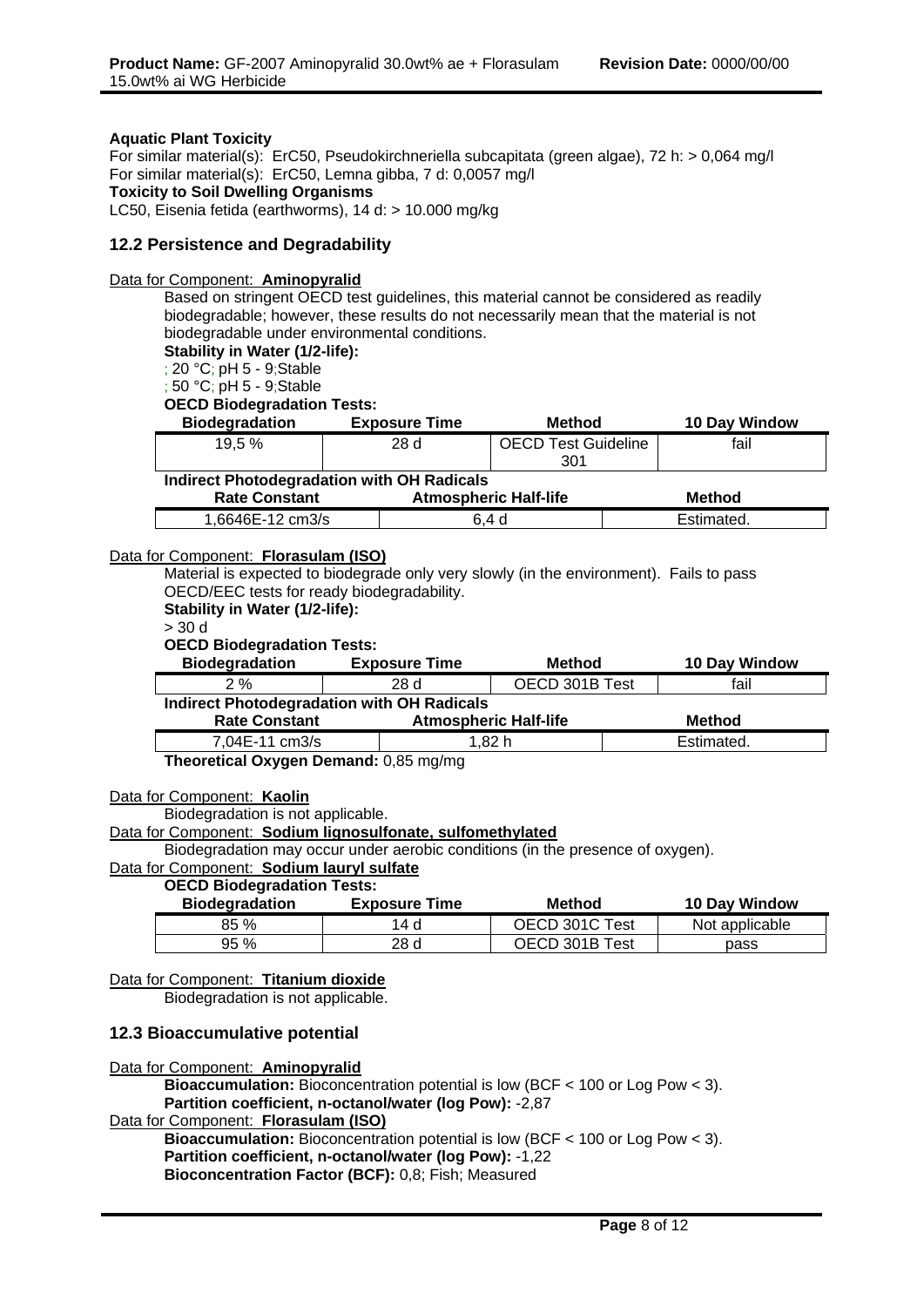| Data for Component: Kaolin                                                                                                             |
|----------------------------------------------------------------------------------------------------------------------------------------|
| Bioaccumulation: Partitioning from water to n-octanol is not applicable.                                                               |
| Data for Component: Sodium lignosulfonate, sulfomethylated                                                                             |
| <b>Bioaccumulation:</b> For similar material(s): Bioconcentration potential is low (BCF $<$ 100 or                                     |
| Log Pow $<$ 3).                                                                                                                        |
| Data for Component: Sodium lauryl sulfate                                                                                              |
| Bioaccumulation: Bioconcentration potential is low (BCF < 100 or Log Pow < 3).                                                         |
| Partition coefficient, n-octanol/water (log Pow): 1,6 Measured                                                                         |
| Data for Component: Titanium dioxide                                                                                                   |
| Bioaccumulation: No data available.                                                                                                    |
| Bioconcentration Factor (BCF): No data available.                                                                                      |
|                                                                                                                                        |
| 12.4 Mobility in soil                                                                                                                  |
| Data for Component: Aminopyralid                                                                                                       |
| Mobility in soil: Potential for mobility in soil is very high (Koc between 0 and 50).                                                  |
| Partition coefficient, soil organic carbon/water (Koc): 14Henry's Law Constant (H):                                                    |
| 9,61E-12 Pa*m3/mole.                                                                                                                   |
| Data for Component: Florasulam (ISO)                                                                                                   |
| Mobility in soil: Potential for mobility in soil is very high (Koc between 0 and 50).                                                  |
| Partition coefficient, soil organic carbon/water (Koc): 4 - 54Henry's Law Constant (H):                                                |
| 4,35E-07 Pa*m3/mole.; 20 °C                                                                                                            |
| Data for Component: Kaolin                                                                                                             |
| Mobility in soil: No relevant data found.                                                                                              |
| Data for Component: Sodium lignosulfonate, sulfomethylated                                                                             |
| Mobility in soil: Expected to be relatively immobile in soil (Koc > 5000).                                                             |
| Data for Component: Sodium lauryl sulfate                                                                                              |
| Mobility in soil: Expected to be relatively immobile in soil (Koc > 5000)., Given its very low                                         |
| Henry's constant, volatilization from natural bodies of water or moist soil is not expected to be                                      |
| an important fate process.                                                                                                             |
| Partition coefficient, soil organic carbon/water (Koc): > 5.000 Estimated.                                                             |
| Henry's Law Constant (H): 1,84E-07 atm*m3/mole; 25 °C Estimated.                                                                       |
| Data for Component: Titanium dioxide                                                                                                   |
| Mobility in soil: No data available.                                                                                                   |
| 12.5 Results of PBT and vPvB assessment                                                                                                |
|                                                                                                                                        |
| Data for Component: Aminopyralid                                                                                                       |
| This substance is not considered to be persistent, bioaccumulating and toxic (PBT). This                                               |
| substance is not considered to be very persistent and very bioaccumulating (vPvB).                                                     |
| Data for Component: Florasulam (ISO)                                                                                                   |
| This substance is not considered to be persistent, bioaccumulating and toxic (PBT). This                                               |
| substance is not considered to be very persistent and very bioaccumulating (vPvB).                                                     |
| Data for Component: Kaolin                                                                                                             |
| This substance is not considered to be persistent, bioaccumulating and toxic (PBT). This                                               |
| substance is not considered to be very persistent and very bioaccumulating (vPvB).                                                     |
| Data for Component: Sodium lignosulfonate, sulfomethylated                                                                             |
| This substance has not been assessed for persistence, bioaccumulation and toxicity (PBT).                                              |
| Data for Component: Sodium lauryl sulfate<br>This substance has not been assessed for persistence, bioaccumulation and toxicity (PBT). |
| Data for Component: Titanium dioxide                                                                                                   |
| This substance has not been assessed for persistence, bioaccumulation and toxicity (PBT).                                              |
|                                                                                                                                        |

### **12.6 Other adverse effects**

#### Data for Component: **Aminopyralid**

This substance is not in Annex I of Regulation (EC) 2037/2000 on substances that deplete the ozone layer.

#### Data for Component: **Florasulam (ISO)**

This substance is not in Annex I of Regulation (EC) 2037/2000 on substances that deplete the ozone layer.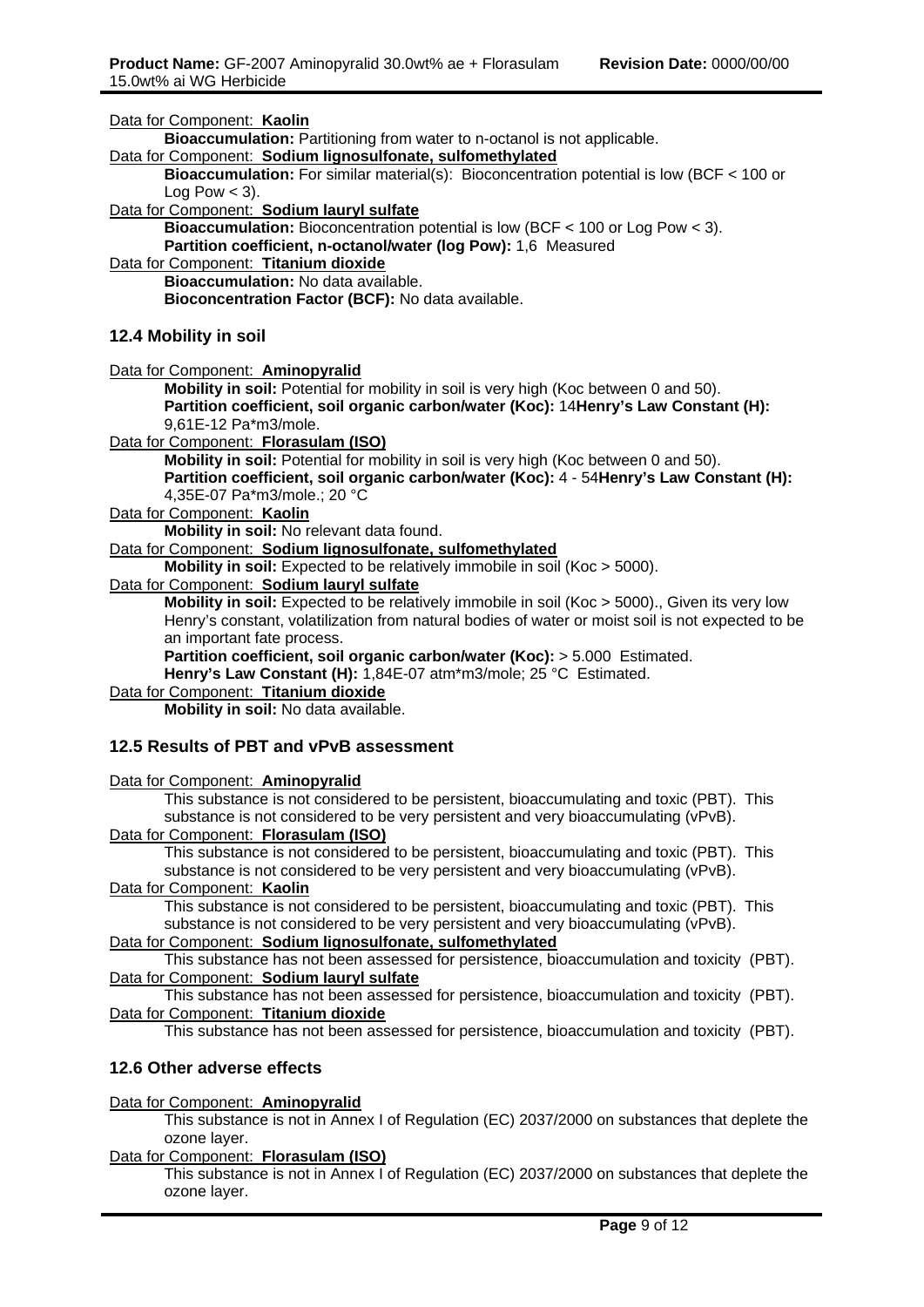#### Data for Component: **Kaolin**

This substance is not in Annex I of Regulation (EC) 2037/2000 on substances that deplete the ozone layer.

#### Data for Component: **Sodium lignosulfonate, sulfomethylated**

This substance is not in Annex I of Regulation (EC) 2037/2000 on substances that deplete the ozone layer.

#### Data for Component: **Sodium lauryl sulfate**

This substance is not in Annex I of Regulation (EC) 2037/2000 on substances that deplete the ozone layer.

#### Data for Component: **Titanium dioxide**

This substance is not in Annex I of Regulation (EC) 2037/2000 on substances that deplete the ozone layer.

## **Section 13. Disposal Considerations**

#### **13.1 Waste treatment methods**

If wastes and/or containers cannot be disposed of according to the product label directions, disposal of this material must be in accordance with your local or area regulatory authorities. This information presented below only applies to the material as supplied. The identification based on characteristic(s) or listing may not apply if the material has been used or otherwise contaminated. It is the responsibility of the waste generator to determine the toxicity and physical properties of the material generated to determine the proper waste identification and disposal methods in compliance with applicable regulations. If the material as supplied becomes a waste, follow all applicable regional, national and local laws.

# **Section 14. Transport Information**

#### **ROAD & RAIL**

**Proper Shipping Name:** ENVIRONMENTALLY HAZARDOUS SUBSTANCE, SOLID, N.O.S. **Technical Name:** Florasulam **Hazard Class:** 9 **ID Number:** UN3077 **Packing Group:** PG III

**Classification:** M7 **Hazard identification No:** 90 **Environmental Hazard:** Yes **OCEAN Proper Shipping Name:** ENVIRONMENTALLY HAZARDOUS SUBSTANCE, SOLID, N.O.S. **Technical Name:** Florasulam **Hazard Class:** 9 **ID Number:** UN3077 **Packing Group:** PG III **EMS Number:** F-A,S-F **Marine pollutant.: Yes**

### **AIR**

**Proper Shipping Name:** ENVIRONMENTALLY HAZARDOUS SUBSTANCE, SOLID, N.O.S. **Technical Name:** Florasulam **Hazard Class:** 9 **ID Number:** UN3077 **Packing Group:** PG III **Cargo Packing Instruction:** 956 **Passenger Packing Instruction:** 956 **Environmental Hazard:** Yes

**INLAND WATERWAYS Proper Shipping Name:** ENVIRONMENTALLY HAZARDOUS SUBSTANCE, SOLID, N.O.S. **Technical Name:** Florasulam **Hazard Class:** 9 **ID Number:** UN3077 **Packing Group:** PG III **Classification:** M7 **Hazard identification No:** 90